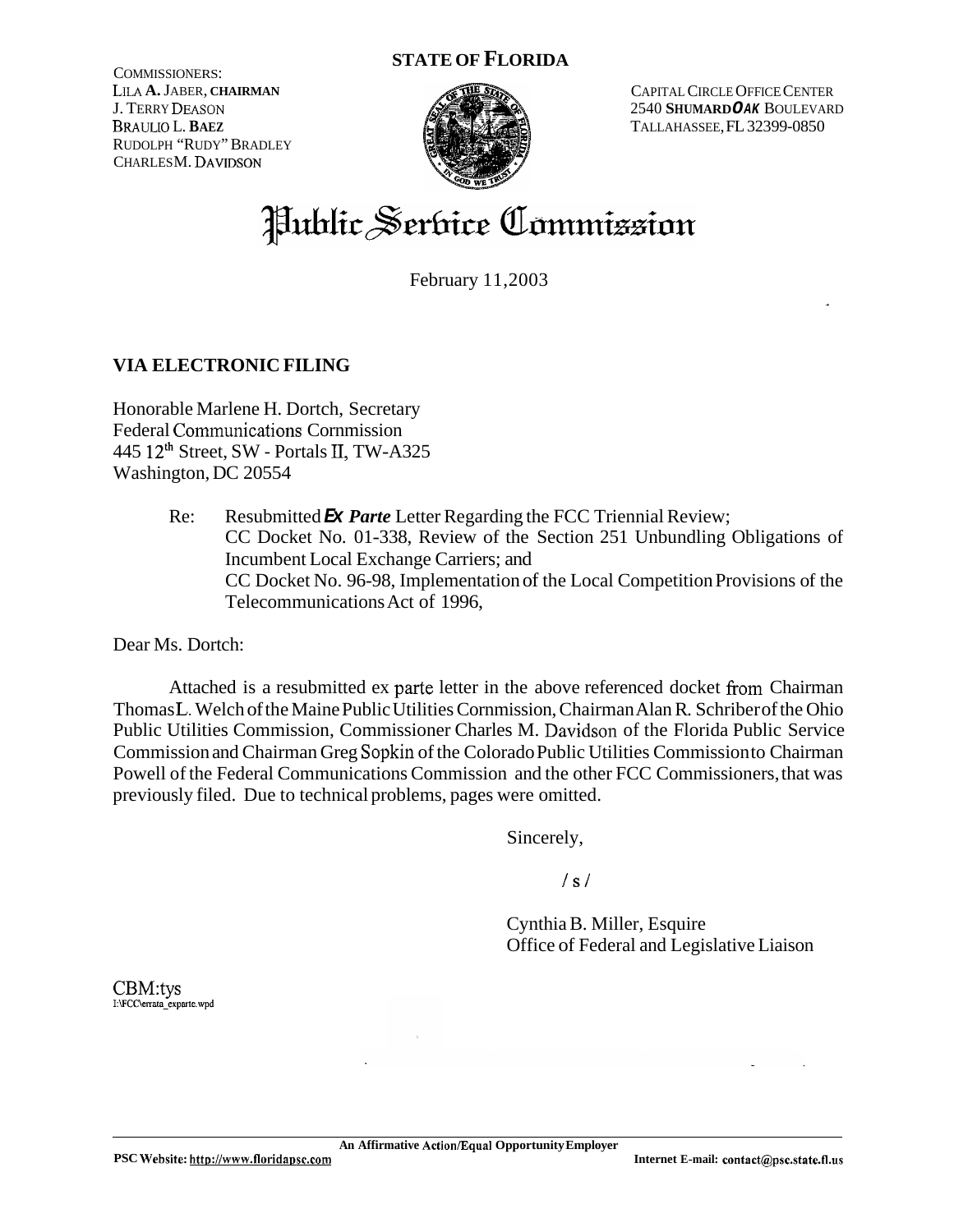#### **STATE OF FLORIDA**

COMMISSIONERS: LILA **A. JABER,** CHAIRMAN J. TERRY DEASON BRAULIO L. BAEZ RUDOLPH "RUDY" BRADLEY CHARLES **M.** DAVIDSON



CAPITAL CIRCLE OFFICE CENTER 2540 SRUMARD OAK BOULEVARD TALLAHASSEE, FL 32399-0850

# Hublic Serbice Commission

February 7,2003

## **VIA ELECTRONIC FILING**

Honorable Marlene H. Dortch, Secretary Federal Communications Commission 445 12th Street, **SW** - Portals 11, TW-A325 Washington, DC 20554

> Re: *Ex Parte* Letter Regarding the FCC Triennial Review; CC Docket No. **01-338,** Review of the Section 251 Unbundling Obligations of Incumbent Local Exchange Carriers; and *CC* Docket No. 96-98, Implementation of the Local Competition Provisions **of** the Telecommunications Act of 1996

Dear Ms. Dortch:

Forwarded herewith is a copy of a letter from Chairman Thomas L. Welch of the Maine Public Utilities Commission, Chairman Alan R. Schriber of the Ohio Public Utilities Commission, Commissioner Charles M. Davidson of the Florida Public Service Commission and Chairman Greg **Sopkin** of the Colorado Public Utilities Commission to Chaiman Powell of the Federal Communications Commission and the other FCC Commissioners. This was provided to them prior to *5:OO* **p.m.** on February 6,2003.

Sincerely,

 $/s/$ 

Cynthia B. Miller, Esquire Office of Federal and Legislative Liaison

CBM:tys **I:WCC\triennialreview-ltr** 

**An Affirmative Action/Equal Opportunity Employer**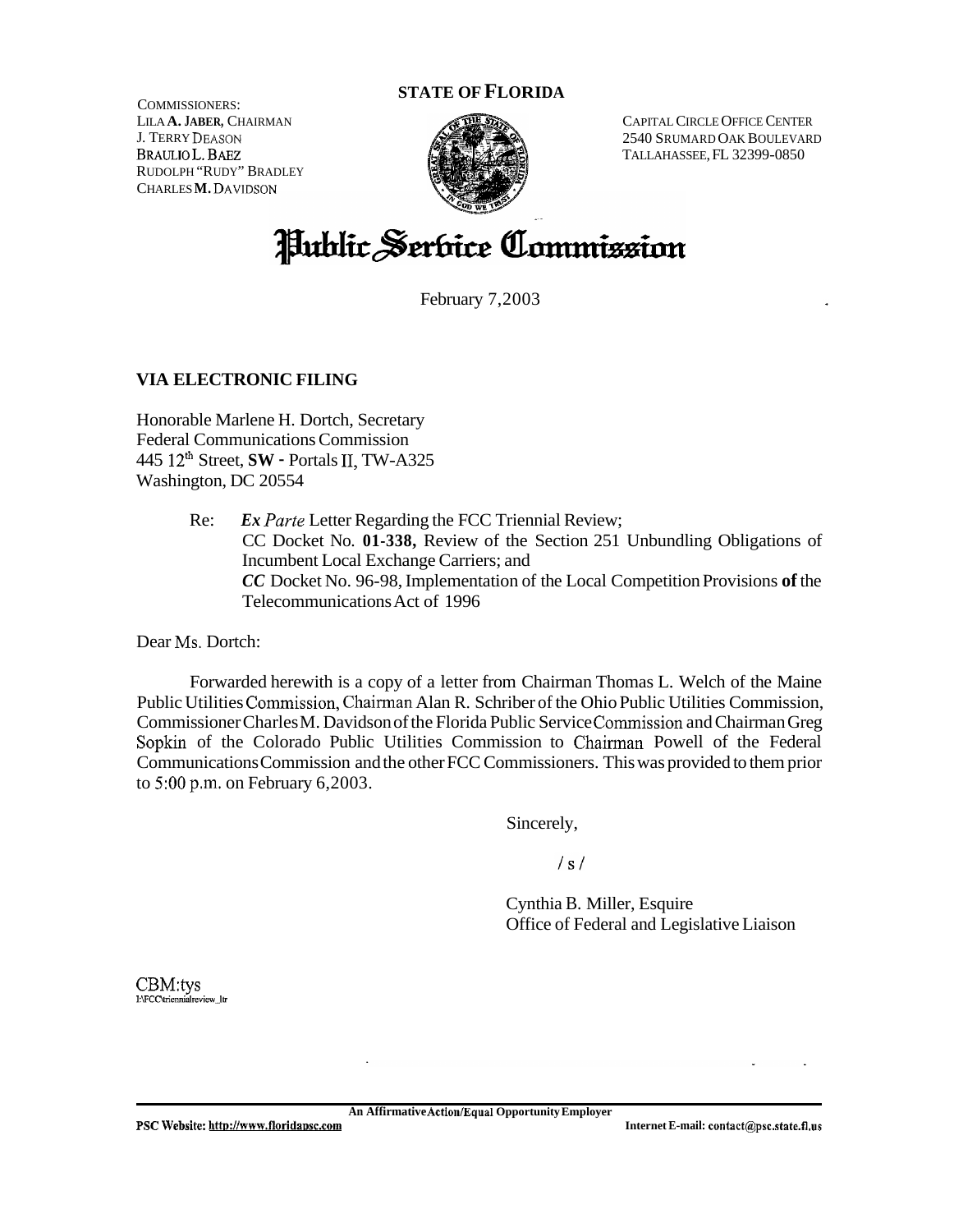February **6, 2003** 

~- \_. -

The **Honorable** Michael **K. Powell Chairman Federal Communications Commission 445 12th Street S.W. Washington, DC 20554** 

Dear **Chairman Powelt:** 

 $\hat{P}$ 

ŋ

**Thank you** for **continuing our dialogue** on **the** FCC **Triennial Review. As you know, we consider the issues to be addressed in** that **proceeding to** be **vital to ensuring sustainable, economic competition in the telecommunications industry. We appreciate your openness to discussion.** 

**We understand that, in** the **Telecommunications Act of 1996, Congress established shared responsibility behveen** the **states and the FCC for the implementation of** the **law. In this regard, we have no**  quarrel **with you and indeed agree that the FCC must, in** the **first instance, determine whether competing carriers** are **"impaired" in the provision of a telecommunication service." We thus understand that you have an obligation to set forth the principles and criteria** for **such a finding. In doing so, we would urge the FCC**  not: **to add elements to** the **national Ifst unless, after a principled granularity analysis, the** FCC **finds "impairment."** 

**We believe, however, that any ruling that results in the removal** of **an unbundled network element used to provide mass market consumer services should not result in a flash cut implementation and that** the **FCC order should ensure a transition period for the benefit of consumers and carriers alike. We stand ready**  to **assist the FCC in its transition monitoring, oversight and enforcement, Indeed, we strongly** recommend that **once the order is issued, the** FCC **sponsor a workshop or series** of **workshops** *to* **discuss transition and enforcement. Issues to be discussed may include** "hot **cut performance", existence** of state **pedormance measurements** together **with a plan for mutual federat/state enforcement should a particular plan fail.** 

**We look fonrvard to working with you and thank you once again for the opportunity** to **work through these important issues with you.** 

**Sincerely,** 

Toward. Wileb Gows

Thomas **t, Welch, Chairmah Maine** Public **Utilities Commission (207) 287-3831**